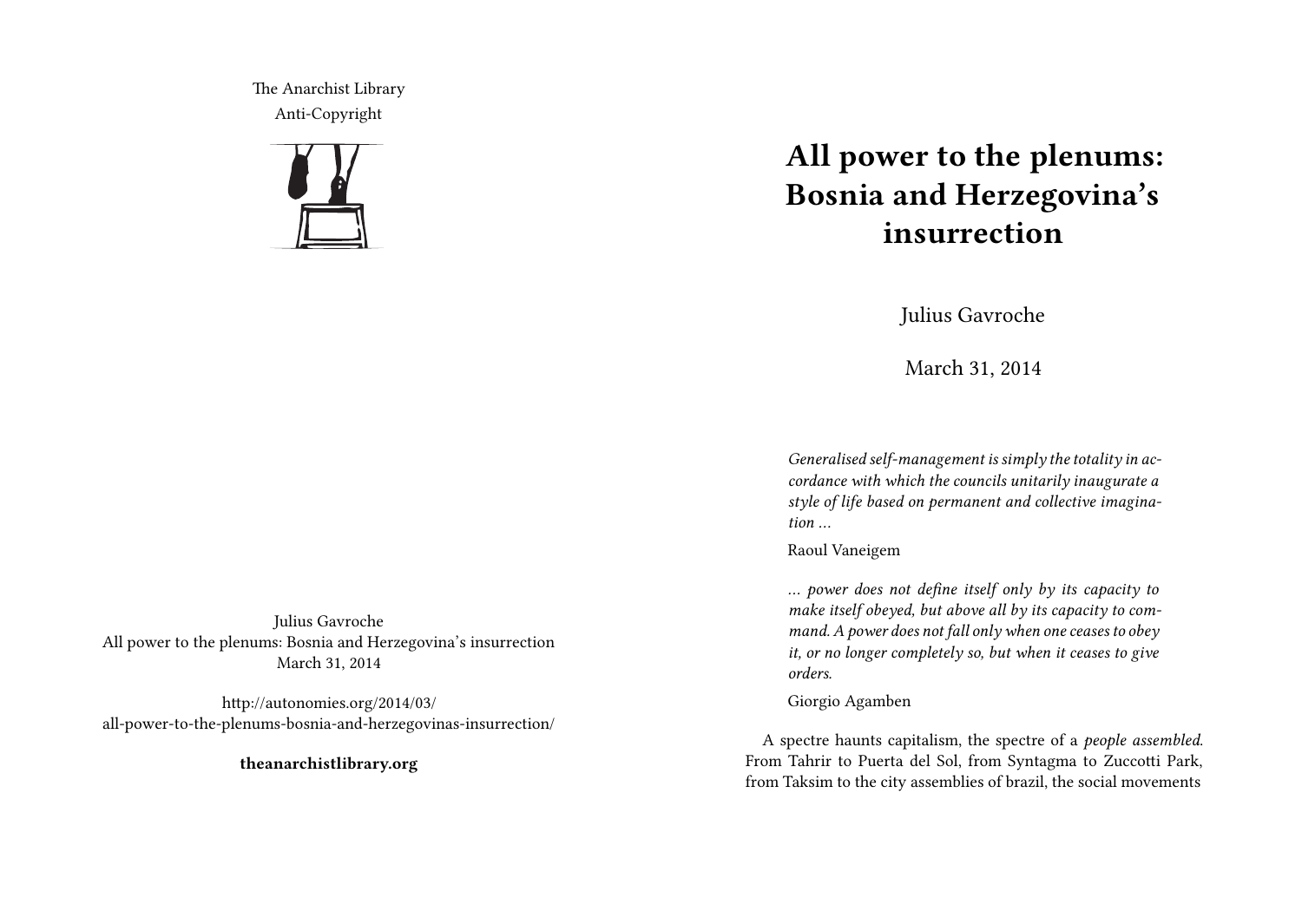of our time resonate with protests whose forms of life are communities gathered without leadership, command or hierarchy; communities made in an ongoing self-creation. Governed by principles of freedom (all may be introduced for debate) and equality (all may speak), the assemblies of our rebellions are open, horizontal and participatory. Though born of protest, and often vehicles for the formulation of demands on State authority, they are far more than simple instruments for a counter or dual power, more than the ground of future constituent processes. Through them, a *people* emerge, defined not by social position, function or ontology (class, sex/gender, ethnicity, race, etc.), to be accordingly judged revolutionary or reactionary, but by the autonomous self-making of a singularity that fractures and transgresses State and social identities. With these last suspended, or destroyed, the instrumentalisation of the assembly for State centred politics is rendered secondary, is questioned and challenged, as it becomes the space and time for the shaping of new subjectivities, new ways of being in the world.

"Death to Nationalism!", scream the graffiti. "For over 22 years, ethno-capitalist elites have raped and killed, mentally and physically abused women, men and children alike in the carnage that was heralded as 'transition to democracy'. Since the end of the war in 1995, instead of mourning the horrific losses, citizens of Bosnia and Herzegovina have been forced, by local and international actors alike, to accept that they can only speak and act if they embrace the status of victims, off the backs and bodies of whom the ethnic elites can steal their riches." (Damir Arsenijevic) Political parties have been pushed aside: "behind this [movement] stand only hunger, humiliation, and the deprivation of all of our rights for all of these years." (Svetlana Nedivomi?, of the Sarajevo Plenum) "It's necessary to understand that nobody speaks in the name of everybody or others and that everybody has the right to speak but the Plenum votes for the message that everyone has a duty, out of ethical reasons, to pass on." "[T]here is one 'flag' of the protests and of

*In effect, in the last instance, the State can acknowledge any demand of identity – even … that of a state identity interior to itself. But that singularities constitute a community without identity claims, that men and women co-belong without a representable condition of belonging, constitutes what the State can in no way tolerate.* (Giorgio Agamben, *La communauté qui vient*, 88-9)

A movement of assemblies "challenges" social relations of domination, "contests" sovereignty. Beyond demands, it is a politics without a *decision* on the *exception* (Carl Schmitt), without any *foundation* or *justification* beyond itself. It calls not for the recognition and the assuming of *duties*; it rather invites and seduces to a form of life. And therefore we may speak of such a movement as a *destituent* politics, a politics of pure potentiality, that is, pure freedom.

In writing of the occupation of Tahrir Square in early 2011, Badiou described the occupation as a *commune*, both in reference to the Paris Commune of 1871 and to the meaning of *communism*, "the creation in common of a collective destiny". (Alain Badiou, *Le Monde* 18/02/2011) It is in this sense that one may speak, in our times, of both the *spectre* of communism and the spectre of *a people in assembly*.

n.b. If there is a weakness in the plenums of the bosnian movement, what others would consider a strength, is the adoption of the principle of decision making by simple majority, instead of consensus. The former threatens to introduce into the assemblies a principle of sovereign command, something that is radically inconsistent with the openness of the assemblies.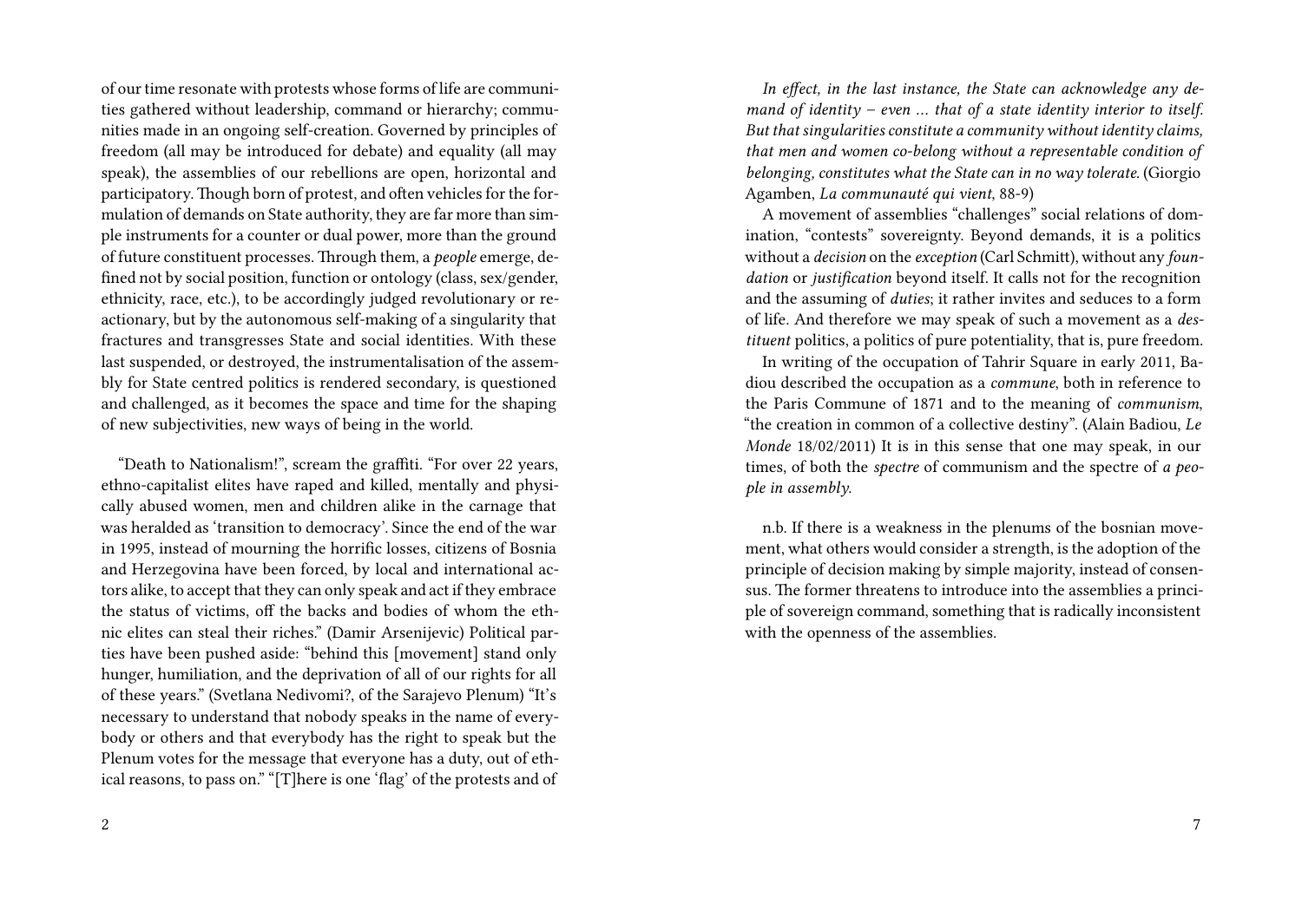mafia, clientelism, and the like. (Sarajevo's government this last week prohibited the use of the state public space that the city's plenum had been using and in Mostar, this last weekend, police broke up a demonstration against local state power). In these lines of tension and of flight, the movement remains mobile, capable of re-defining and re-directing itself.

The radicalness of the plenums, or the assemblies of other recent movements, lies in their very nature as gatherings of the free and equal.The worlds of those who participate in them of course are not worlds of freedom and equality. Yet it is precisely in this sense that the assembly *creates*, *is*, *the people*. Those who participate, in participating, affirm no identity or role; they are rather united by that which escapes any function or social location. These are not the people united by any *nationality*, *sex/gender, class*, *race*, etc. (such are not *the people*, but a group defined by a particular community belonging, separate and in opposition to others). They become *the people* by stripping away any such identities and appearing in that most "universal" of forms: *openness to others*.

*The people … It is there, it is no longer there; it ignores the structures that could stabilize it. Presence and absence, if not confused, virtually change with each other. It is in this that it is redoubtable for the holders of power that do not recognize it: not allowing itself to be seized, being both the dissolution of social reality and the indocile obstinacy at reinventing the social in a sovereignty that the law cannot circumscribe, because it refuses everything while maintaining itself as its foundation.* (Maurice Blanchot, *La communauté inavouable,* 56)

The challenge is thus to keep the assemblies alive, to hold the compromising and murderous identities at bay; which is to say that State and any corresponding constituent process.

*I call the "State" … the system of constraints which precisely limit the possibility of what is possible. … The State is always the finitude of possibility, … the State organises and maintains, often by force, the distinction between what is possible and what is not.* (Alain Badiou, *L'hypothese communiste*, 191-2)

Plenums, that of social justice." (Valentina Pellizzer, of the Sarajevo Plenum) "A plenum is a protest for the creation of possibilities", states a Tuzla activist.

Demands on state authorities have of course been made, born of bosnia and herzegovina's subjection to economic and social rape (privatisation, bankruptcy, the destruction of state social services, mass unemployment (over 40%), wage and pension reductions, growing and grotesque inequalities of wealth (85 of the country's richest oligarchs are collectively worth 9 billion dollars (WealthX), while GDP per capita, between 2009-13 was 4,556 dollars (World Bank)), enforced by ethno-centric, nepotistic and corrupt governments. On the 5th of February, some six hundred unemployed workers gathered before the government building of the canton of Tuzla, joined by employees of privatised companies recently declared bankrupt. Two demands are made immediately: the annulation of fraudulent privatisations and the resignation of the politicians responsible. The protest spreads to other cities (Zenica, Mostar, Sarajevo, Prijedor, Bijeljina) and small towns (Gornji Vakuf-Uskoplje and Srebrenica) and on the 7th of Februray, the government buildings of the cantons of Tuzla and Zenica, as well as the building of the presidency of Sarajevo, are put to the fire. The cantonal authorities of Tuzla resign and the first of the country's plenums makes its appearance, open to all and meeting each evening. And the example spreads, with solidarity protests in Serbia, Croatia and Montenegro.

From the Tuzla workers and plenum comes the first declaration of general demands, which will also re-appear in other plenums.

*Bosnia and Herzegovina: Workers and citizens' proclamation after the resignation of the government of Tuzla Canton*

## *7 February 2014*

*Today in Tuzla a new future is created! The government has submitted his resignation, which was the first de-*